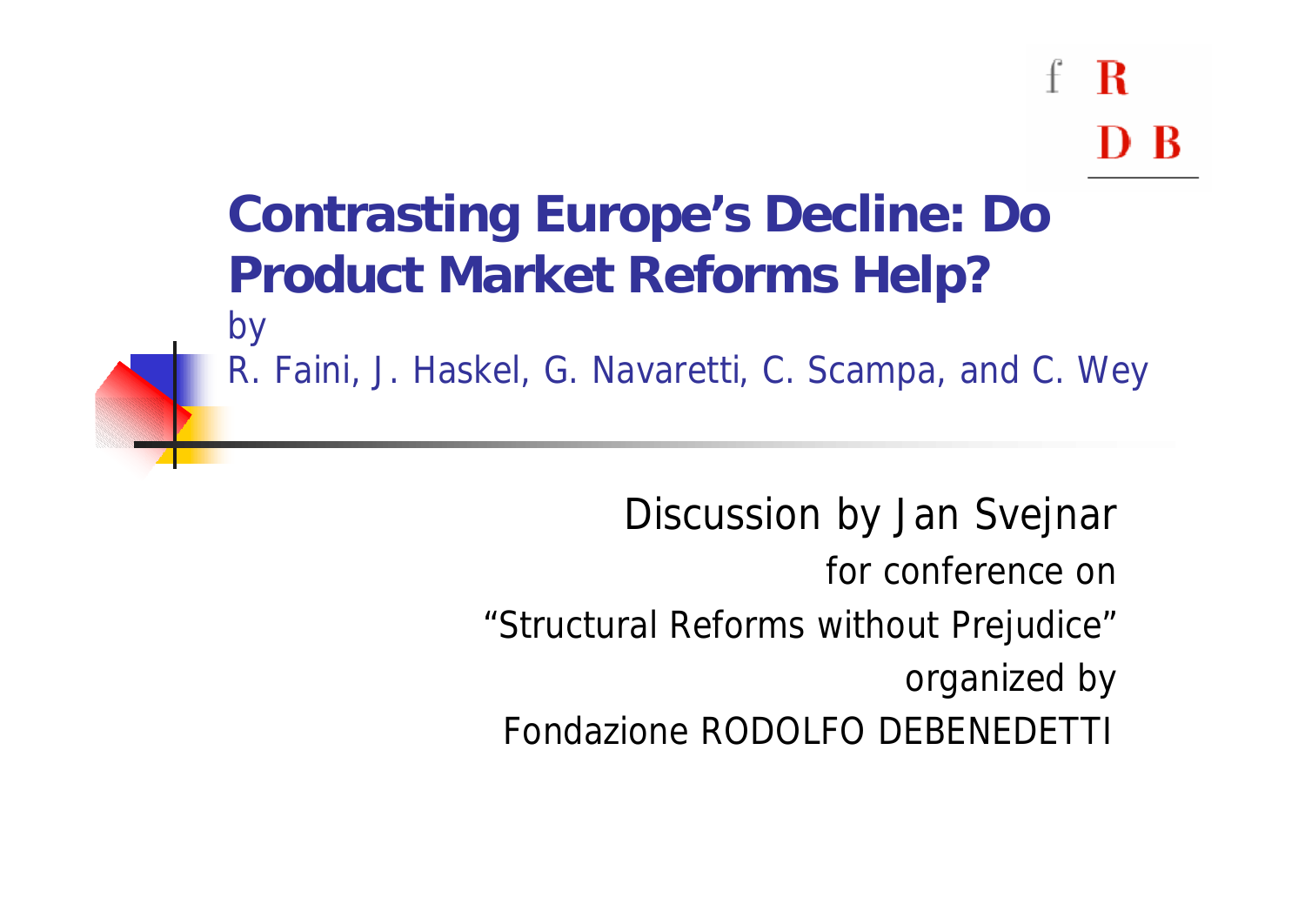### Overall Assessment

#### **n** Great report because

- **n** Interesting and important issues
- **n** Combines case studies with econometrics
- **n** Innovative analysis
- <sup>n</sup> Also
	- **Data strengths and limitations**
	- **EXECOEDERVIER CONTROVERSIAL aspects of analytical strategy**
	- **Extraor Strong results but with unusual twists**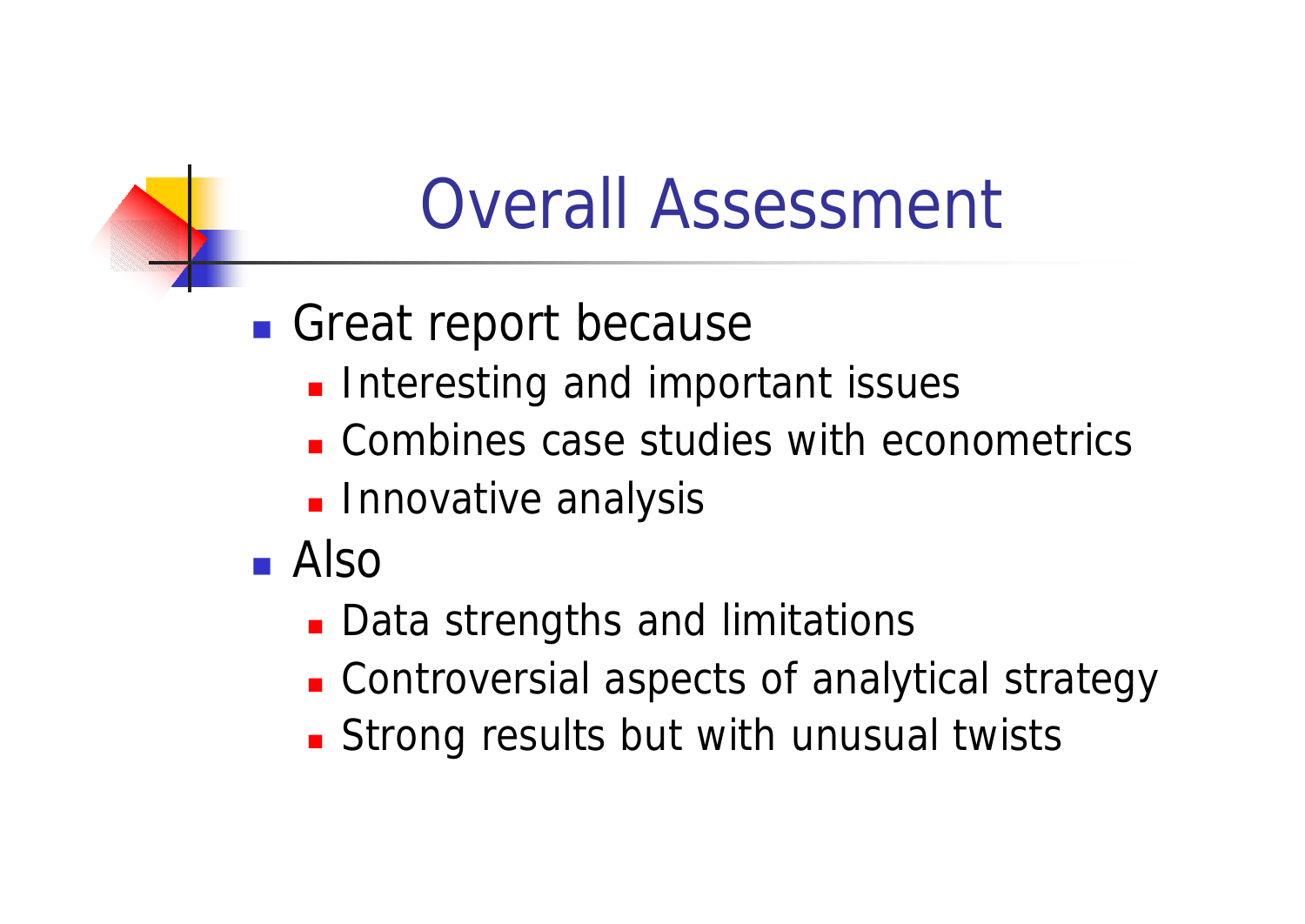# Key Underlying Ideas

**Europe started the 21st century with** good macro conditions and high expectations for growth – too optimistic

- **Productivity growth has been stagnant**
- **Exercise 1 Enrope's exports market share**
- **n** Increasingly limited ability to attract FDI
- Can product market reforms boost productivity and other structural changes (e.g., in labor markets)?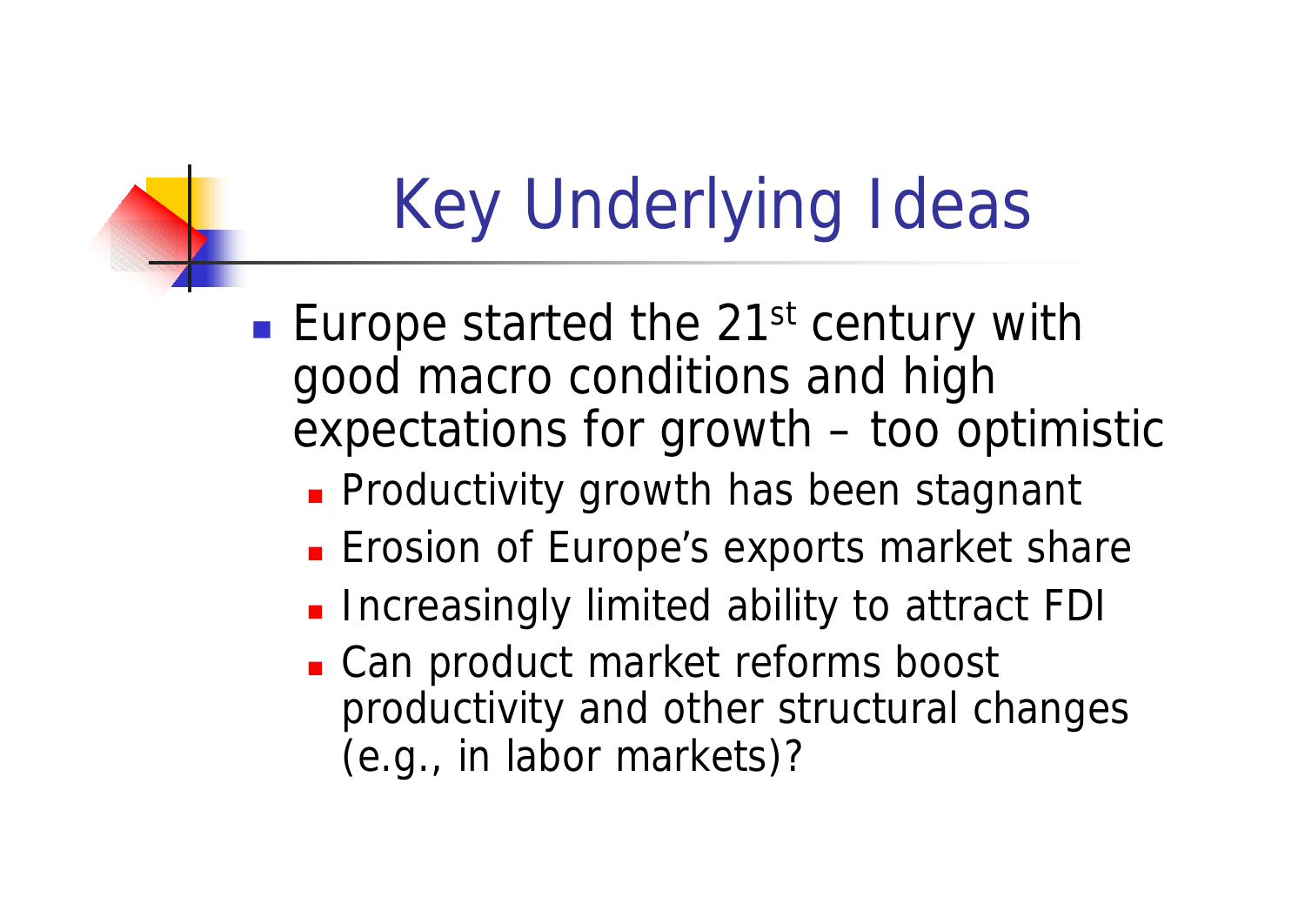### Research Question and Setting

- **n** Are product market reforms related to Europe's poor growth and productivity record?
- **Focus on product markets since labor** markets have already received attention
- **n** Tertiary sector  $=$  the unfinished agenda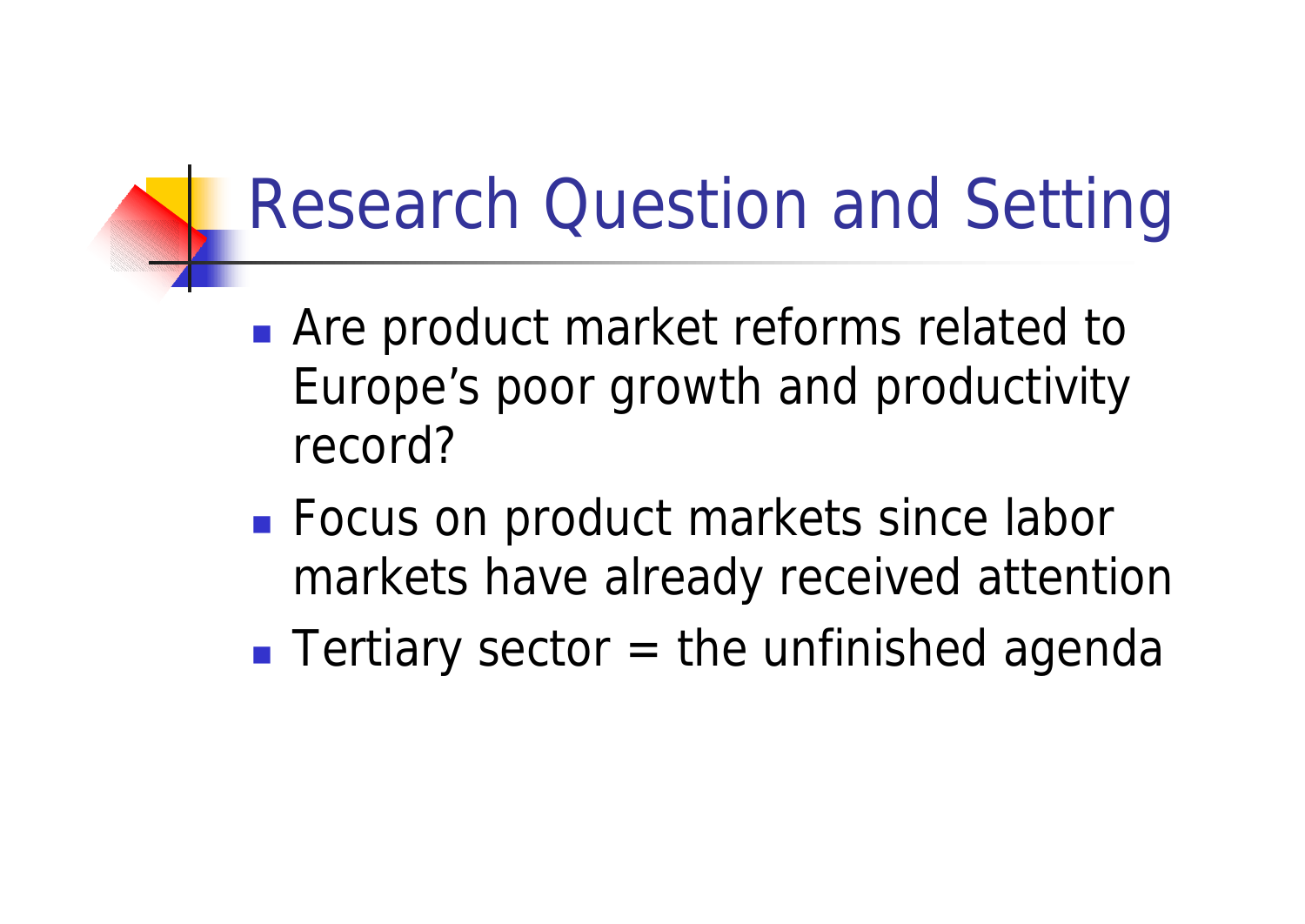### What the Report Does

■ Takes stock of reforms in key services

- Case studies of Germany, Italy and the UK
- $\blacksquare$  Examines network industries as well as the trade sector and professional services
- **n** Assesses the direct and indirect effects of the tertiary sector on the whole economy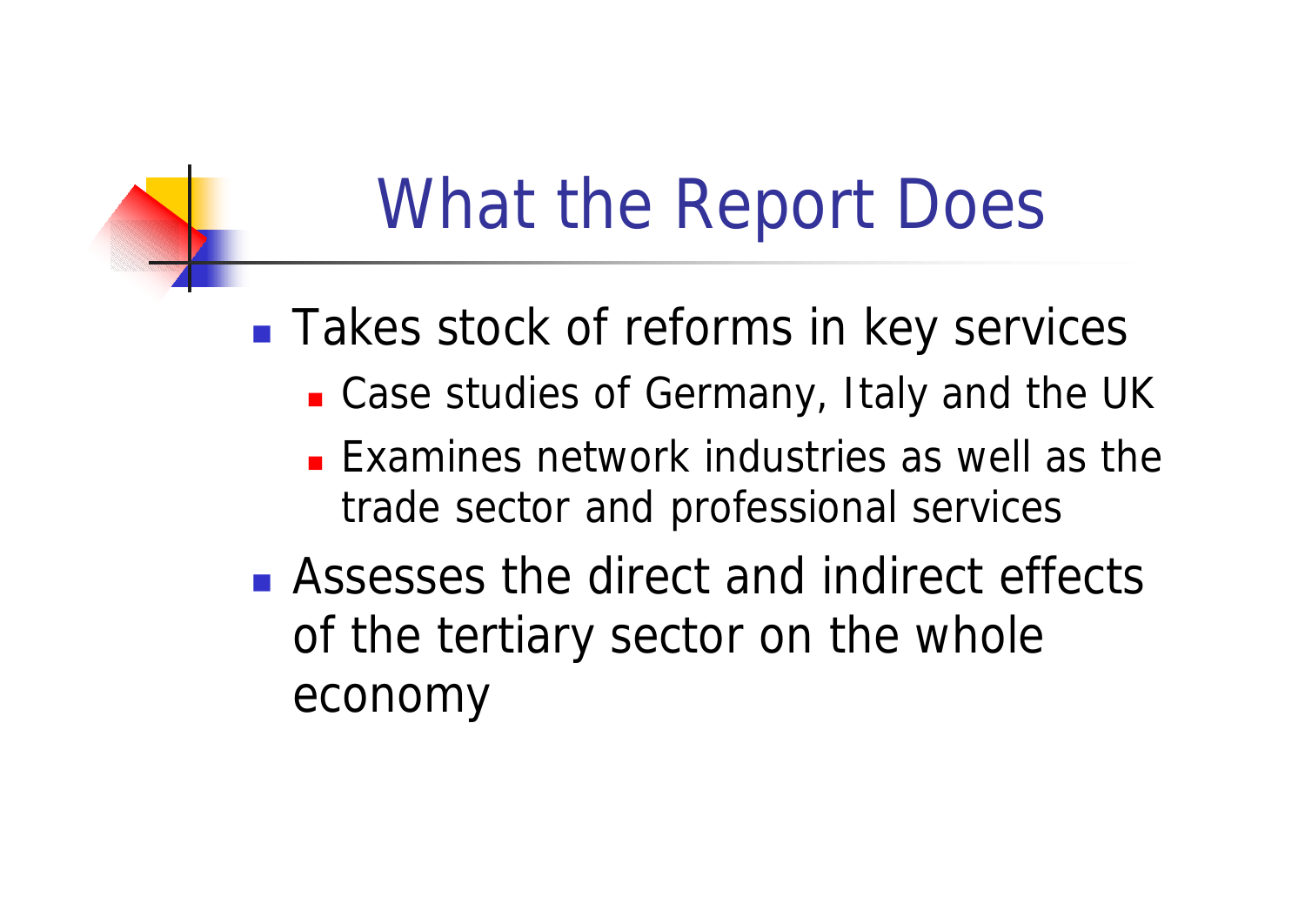# Key Findings

**Deregulation of services leads to** productivity growth in the service sector and the economy as a whole

- <sup>n</sup> Gains not evident in the short run
	- Depends on sector (telecoms vs. rails or water)
- Services  $=$  key inputs for the economy
	- Not very tradeable
	- **Rigidities in their supply discourage FDI**
	- **Key determinant of competitiveness**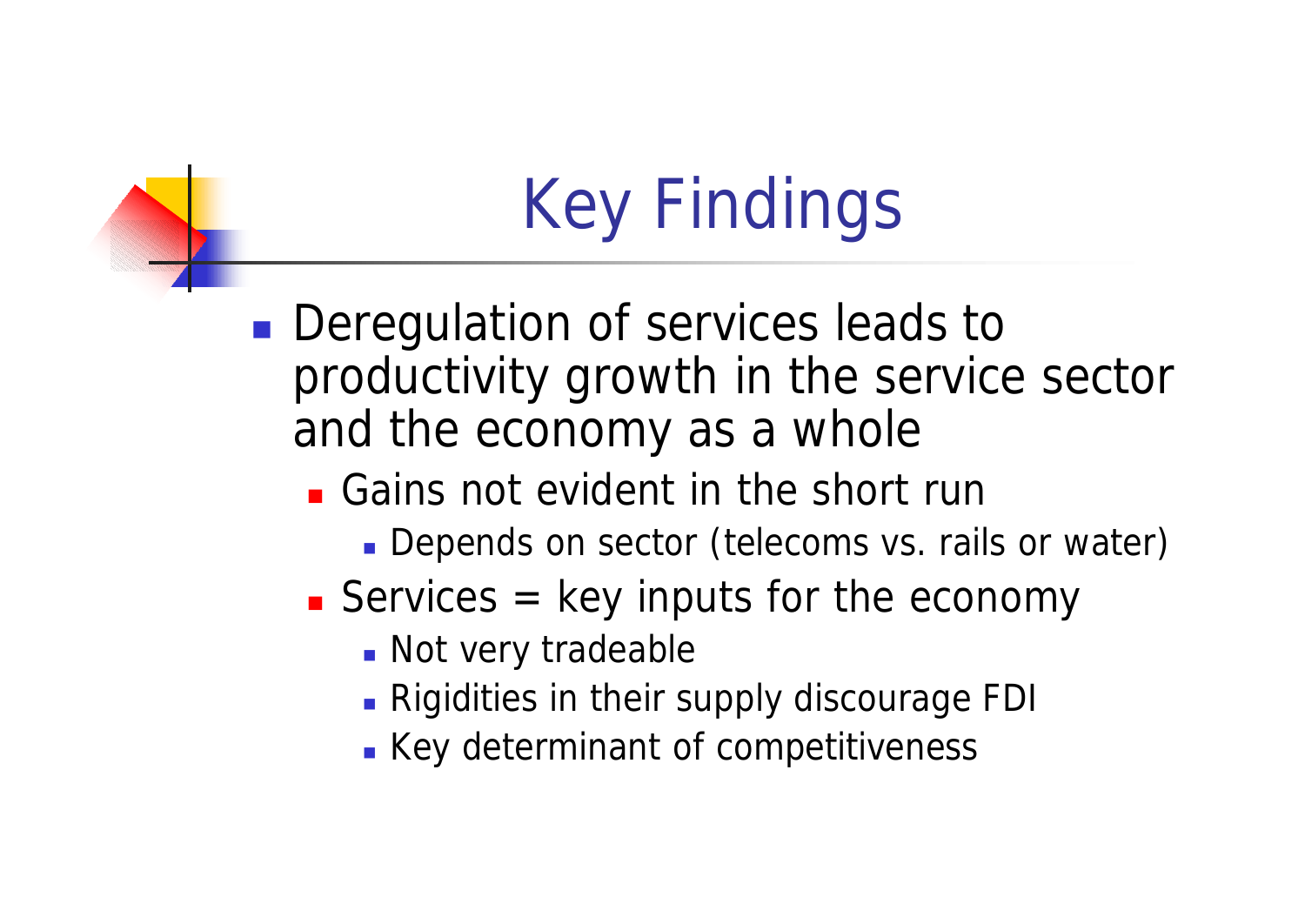### Data

- Substantive case-study information from Germany, Italy and the UK
- **n** Quantitative indicators of service sector regulations (*R* ) and performance (*glp* and *mner*) for 24 non-service industries
- <sup>n</sup> 1994-99 data on *glp and 1997-99 data on mner*
- $\blacksquare$  Performance = focus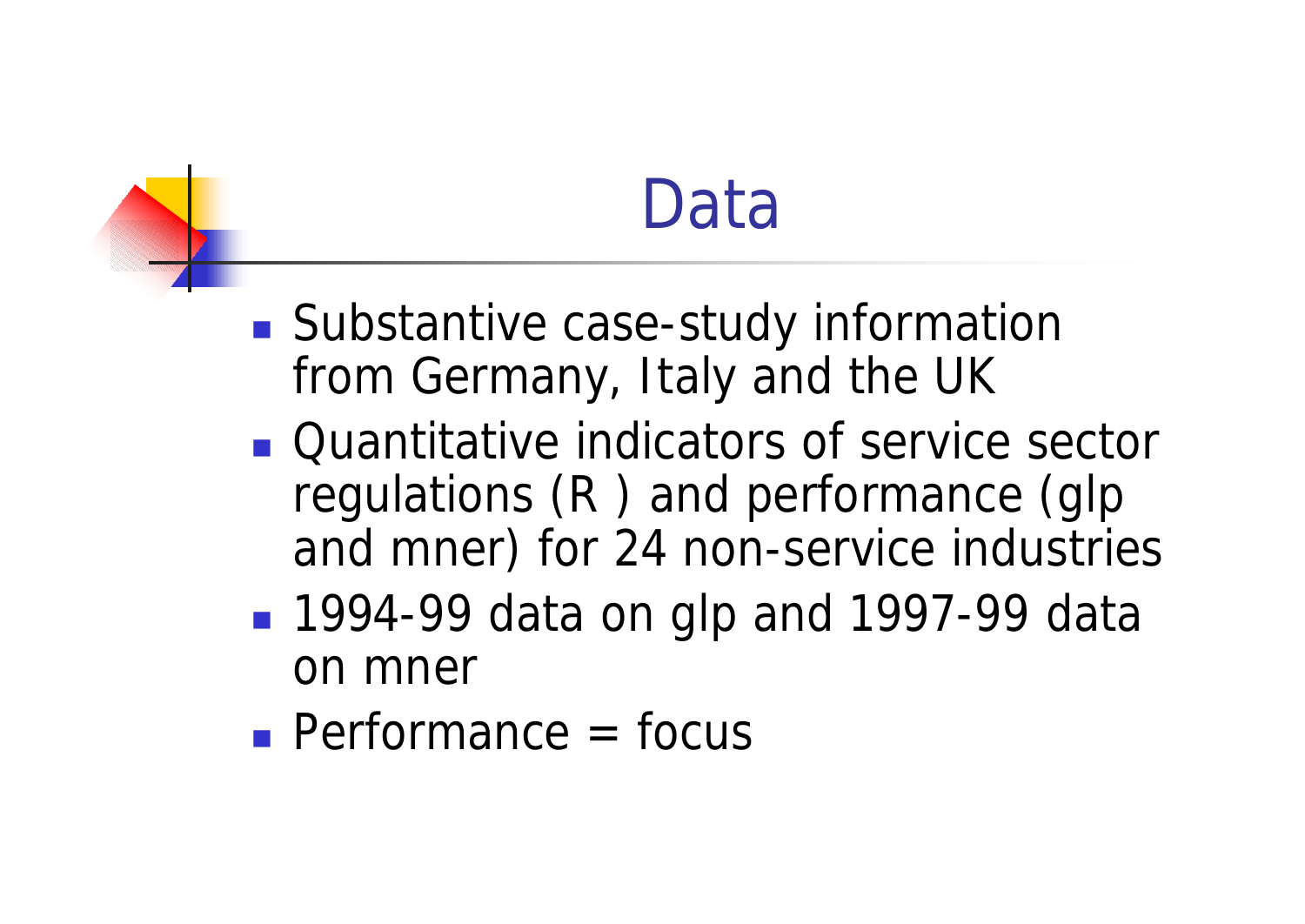## Key Constructed Variables

#### **n** Indices of regulation  $-R$

- **R(NET)** based on the OECD index of regulation of individual network services and the I-O linkage of a given service sector to a given industry
- **Q1: Why not separate the index of regulation and** the weight of a given service in a given industry
- **Q2: What is the OECD index? Why not use its** components as explanatory variables directly to get at appropriate policies?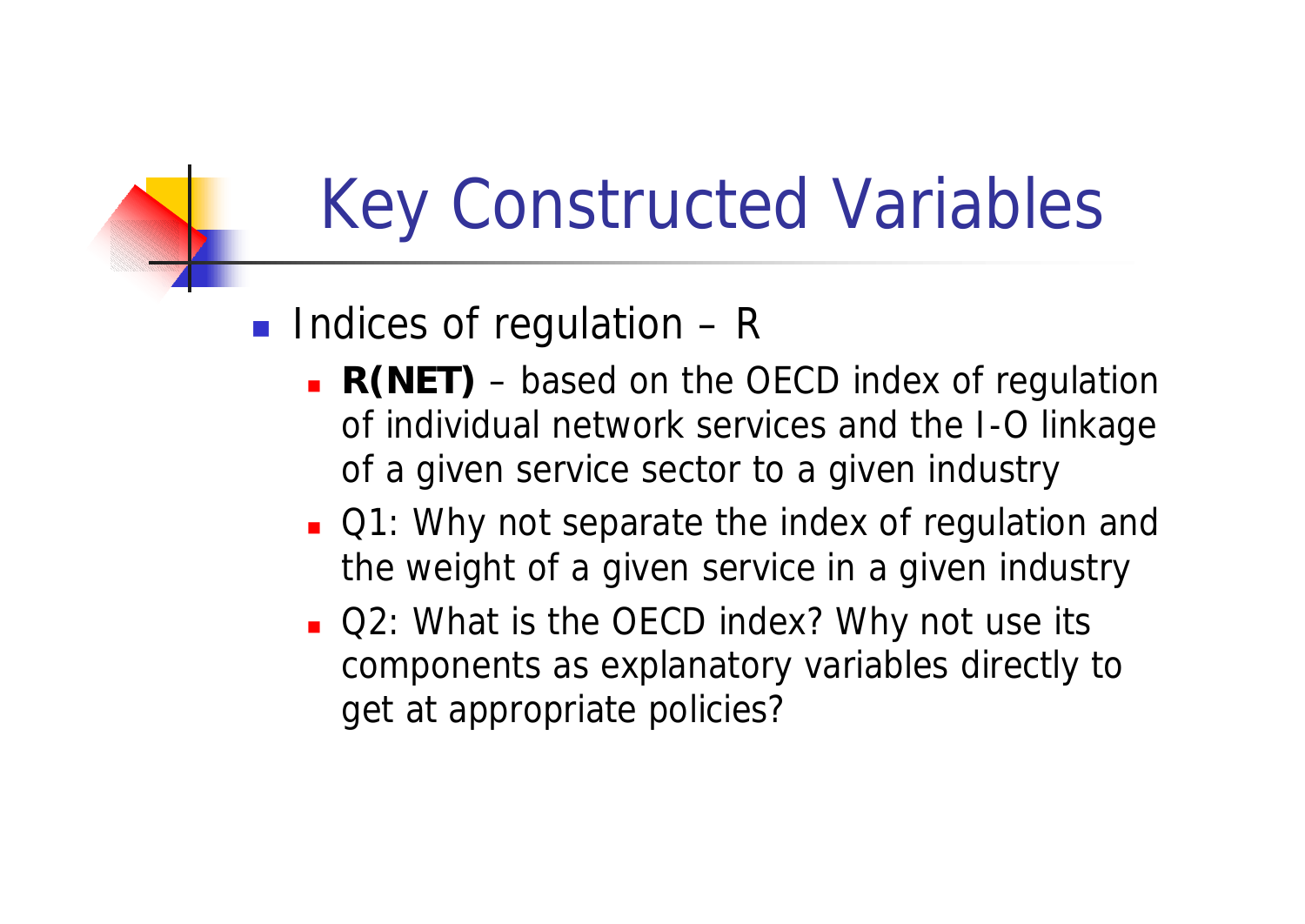# Key Constructed Variables

#### **n** Indices of regulation  $-R$

- **R(BA)** country dummies (for regulation of business activities) combined with the average I-O linkage of a given service sector to a given industry across the three countries
- **n** Q: Basically equivalent to including weighted country-specific effects – clever but could be capturing other effects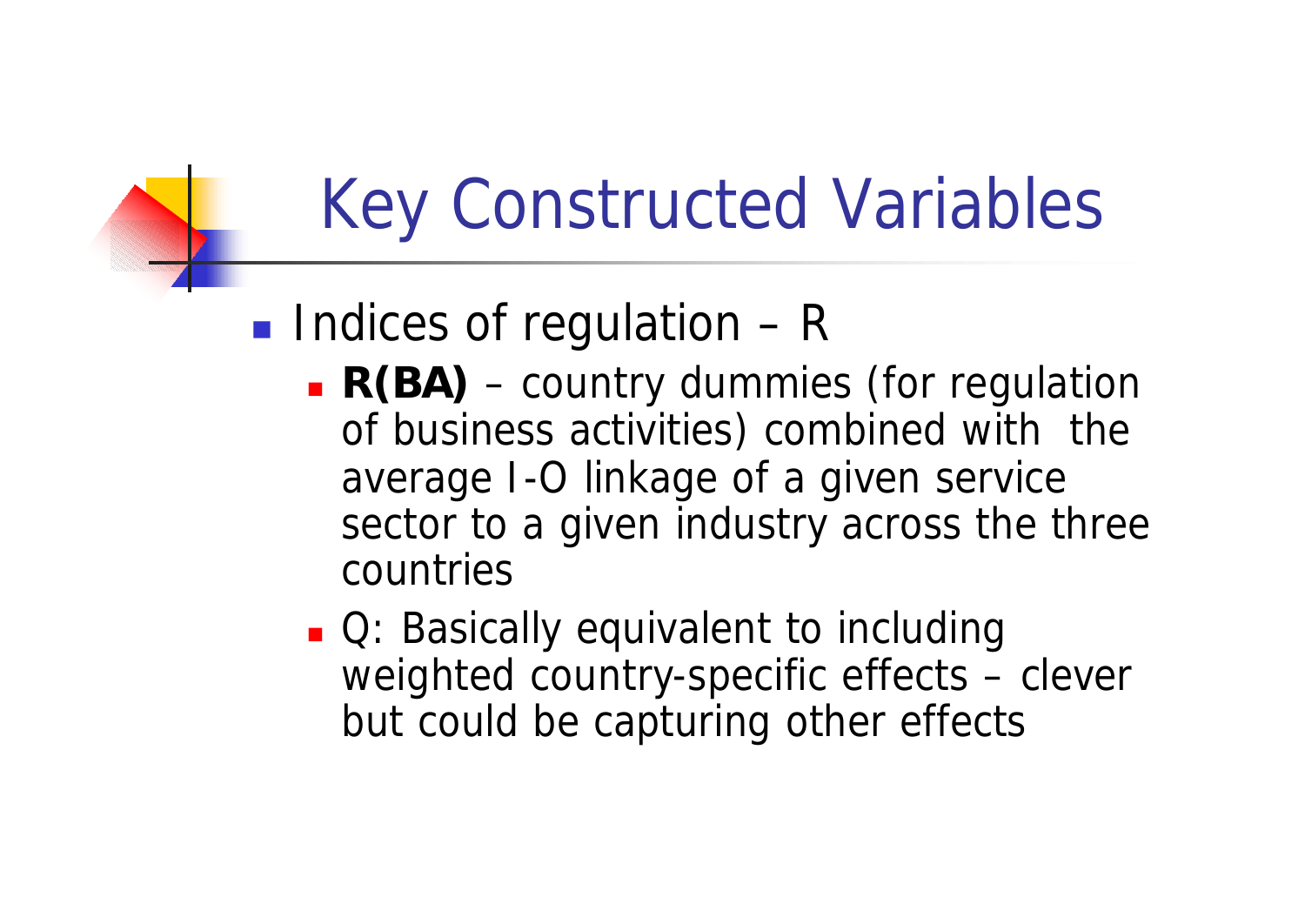# Key Constructed Variables

#### **n** Indices of regulation  $-R$

**R(NET+BA)** – strictest level of regulation for network industries taken as the level of regulation of business services (similar to R(NET))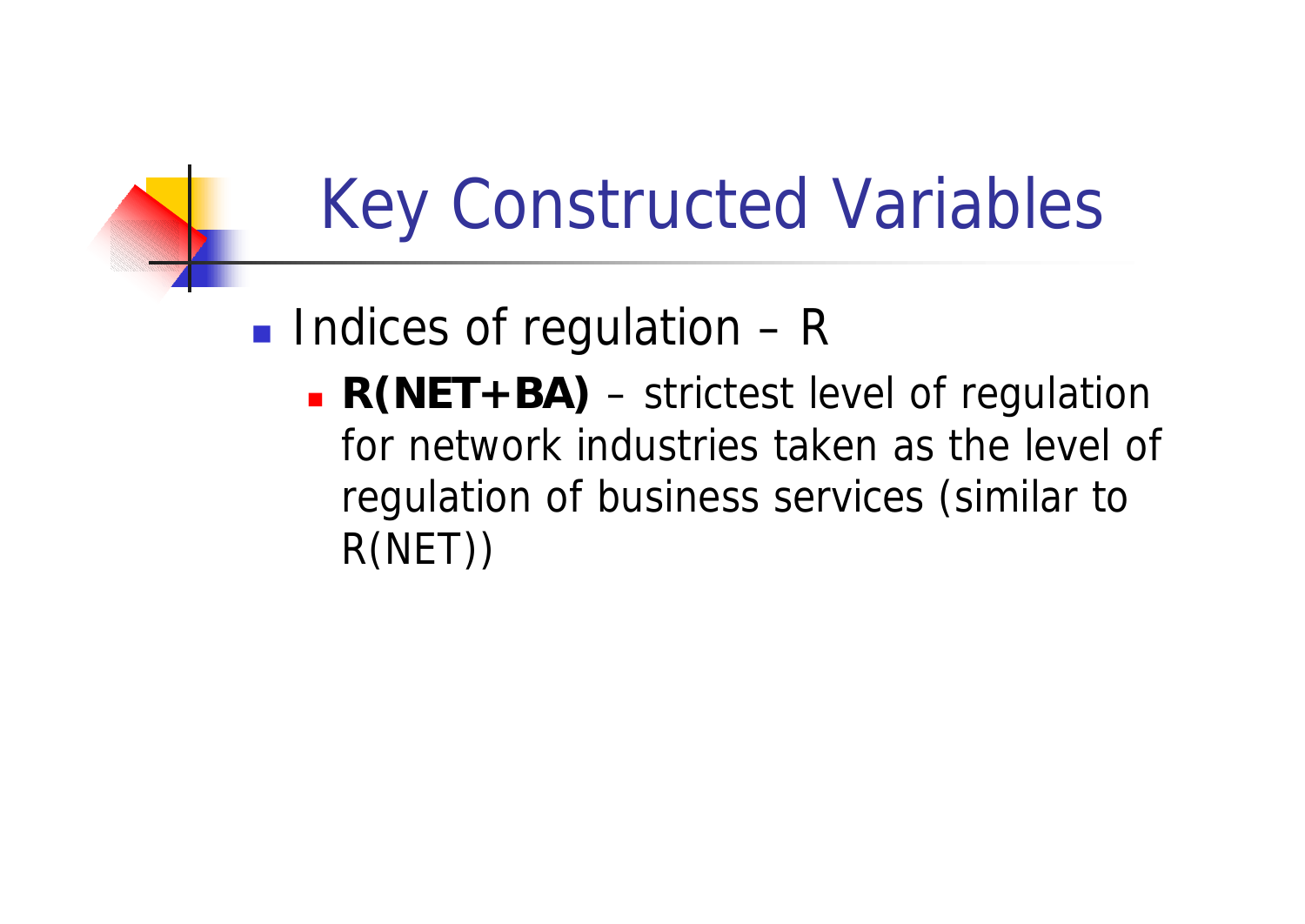# Econometric Methodology

- Simple partial adjustment model with Rs and sectoral (how broad?) fixed effects
- Change in *glp* and in *mner* are dependent variables
- One long-difference observation per industry (a cross section of differences)
- <sup>n</sup> OLS estimation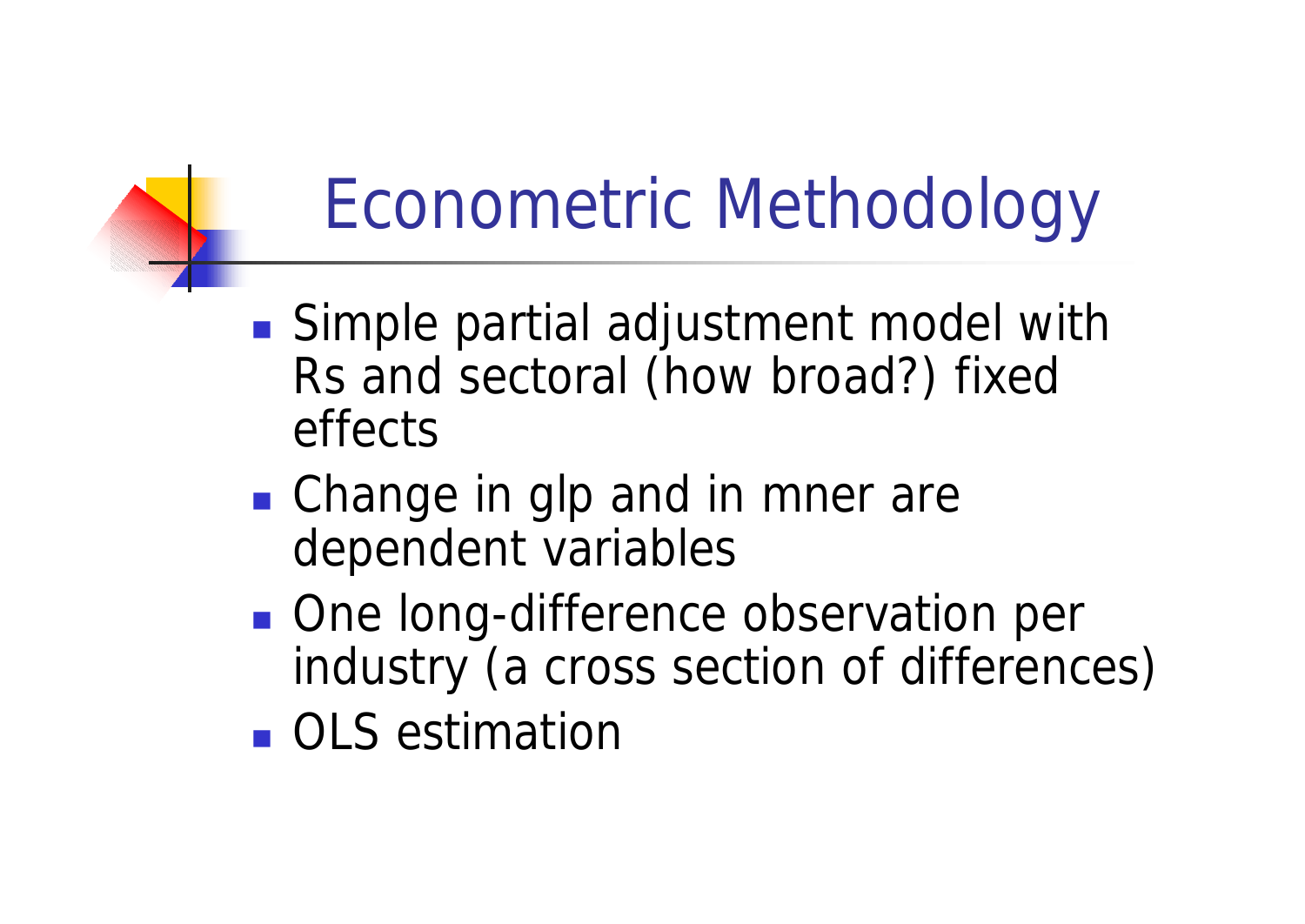### Econometric Methodology

- n Issues
	- Model is parsimonious other factors?
	- **Example 1** Sectoral dummies (if finely defined) could capture other effects and control for timeinvariant endogeneity (selection) issues
	- **.** Could increase number of observations by using data from early 1990s and 2000s
	- Look at the effects of R on level of *mner*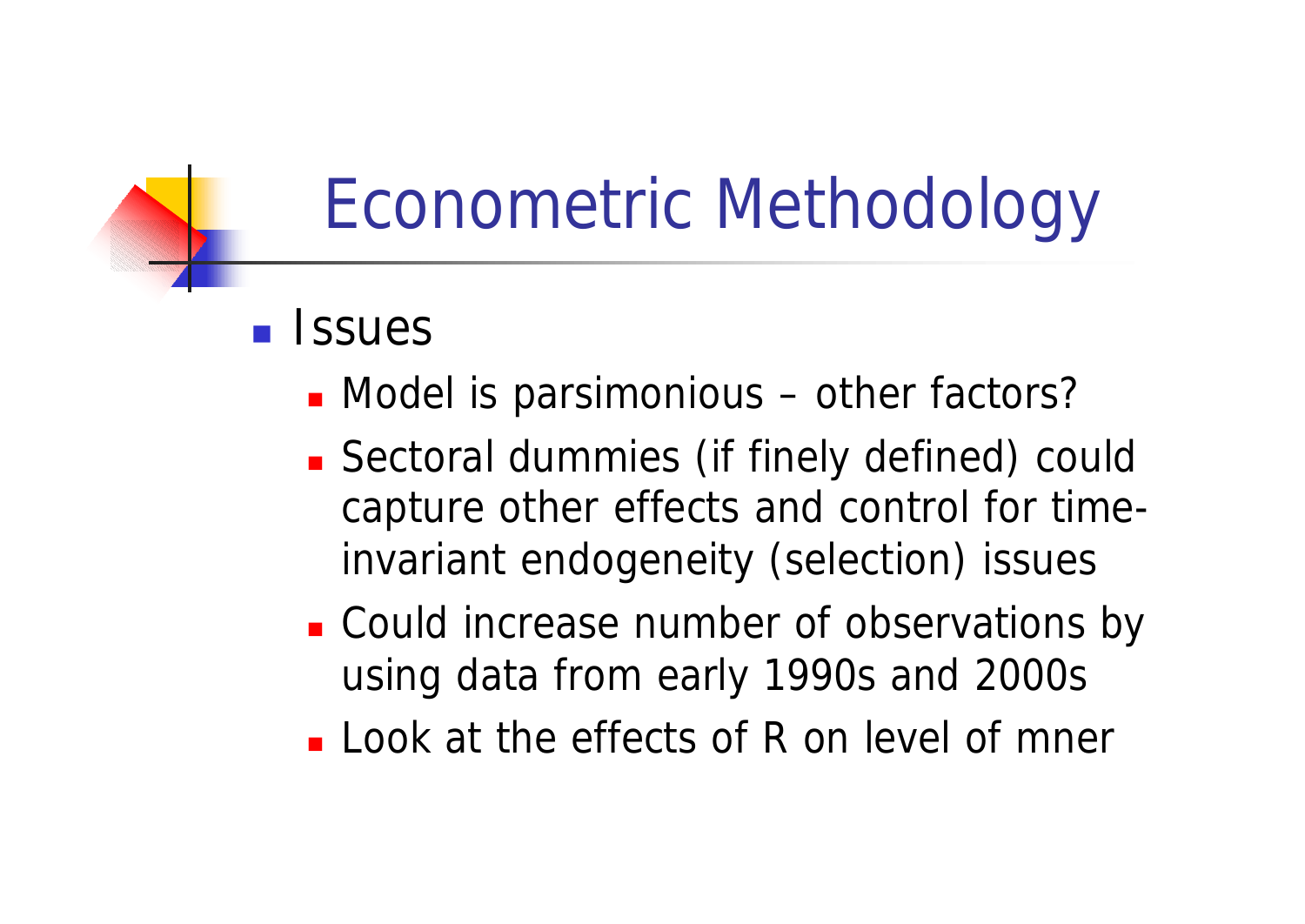### **Results**

- **n** In the 1990s *glp* and *mner* increased in UK as opposed to Germany and Italy
- *R(NET)* and *R(NET+BA)* had negative effects on growth of *glp* and *mner*
	- **Example 1 Support for the hypotheses advanced in** the report
	- **.** Consistent with the case study information
	- **n** Other factors?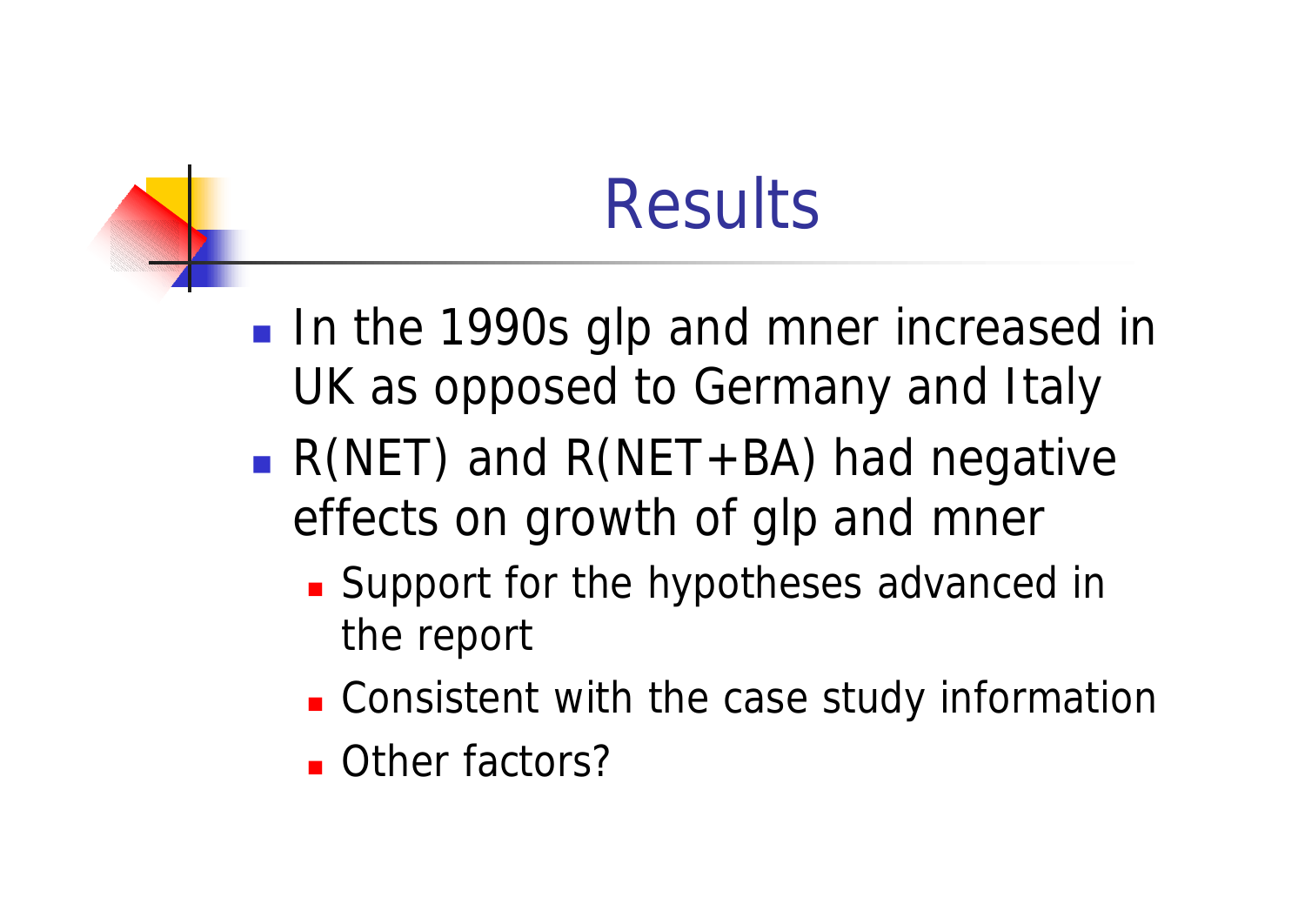Overall Assessment and Directions for Future Research

- **n** Important study
	- **n** Provides (tentative) empirical evidence
	- **n** Identifies a key area for policy work
- **n** Possible extensions
	- **Re-estimate with more data and fuller** model
	- **Domally Use the I-O analysis to identify other** sectors that have strong forward linkages and where policies could improve efficiency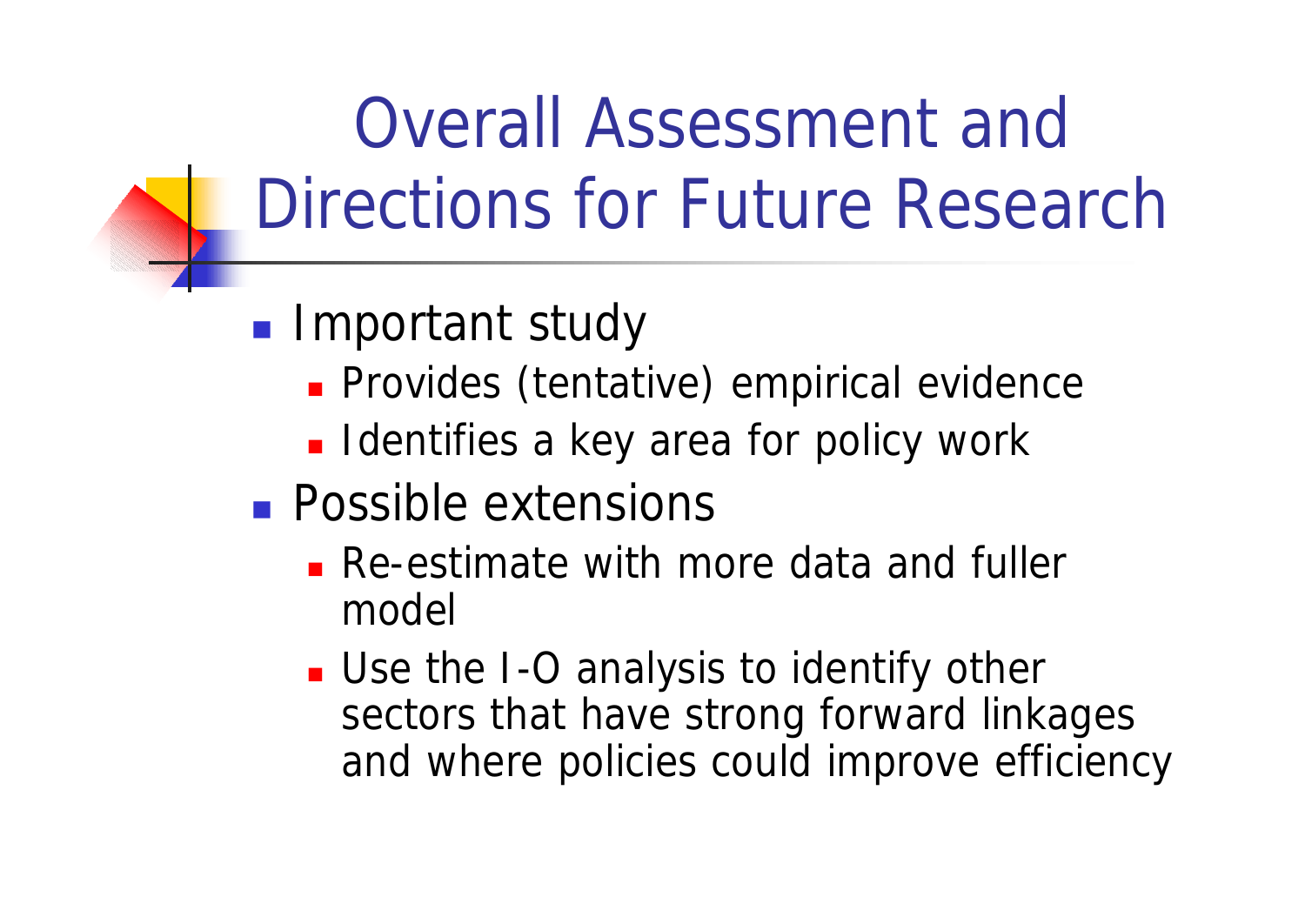- **Ltd. entrepreneurship & venture capital**  $\blacksquare$  The US
	- **Abundant VC during bubble of the 1990s**
	- $\blacksquare$  More risk taking  $\spadesuit$  more invention and innovation
	- **Europe** 
		- **Less venture capital**  $\Rightarrow$  **less entrepreneurship**
		- **Stronger tradition of becoming an employee** than entrepreneur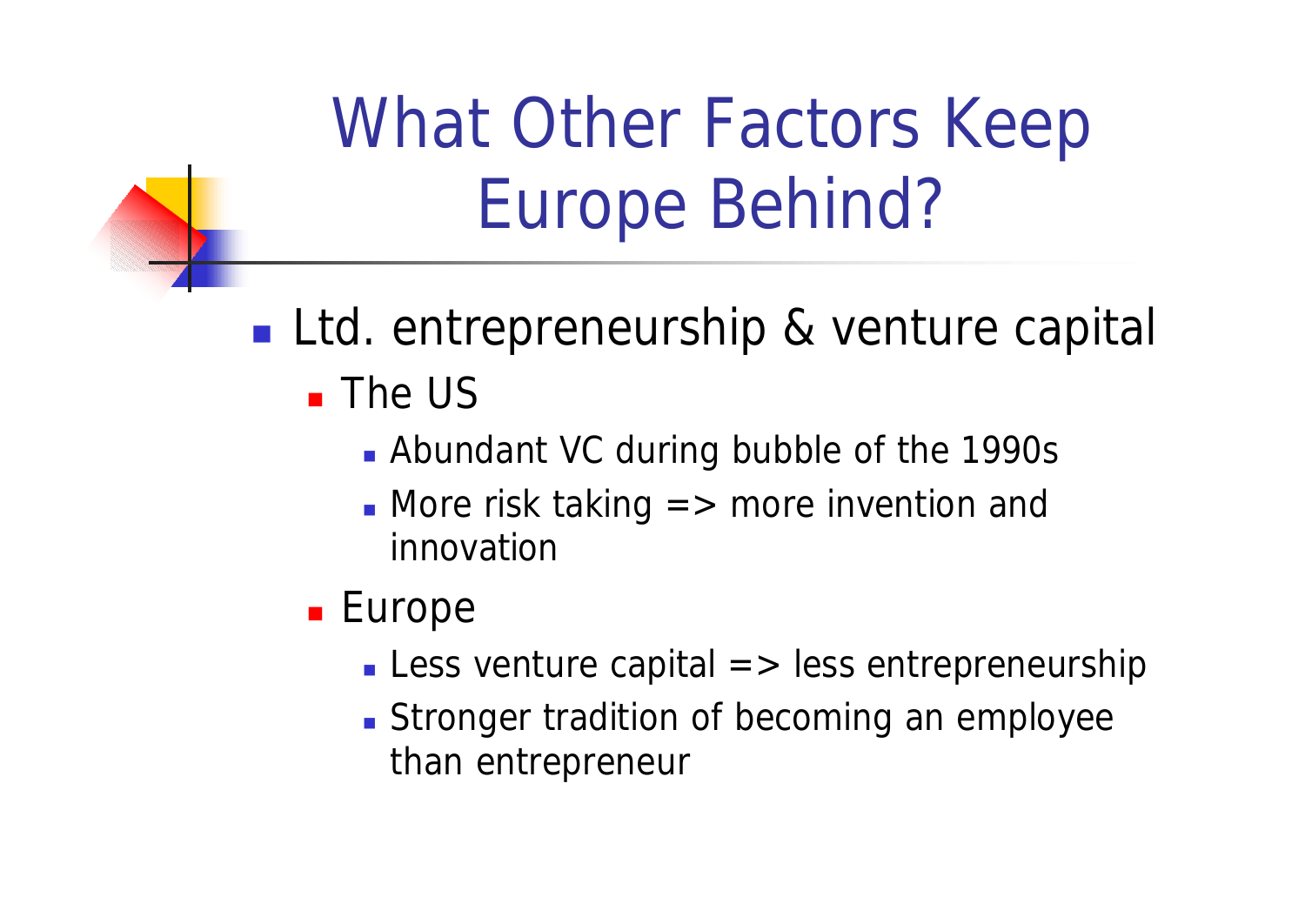#### <sup>n</sup> **R&D**

- **n** In some areas (GSM technology) Europe is the leader
- But on average firms in Europe have been doing less research than those in the US and Japan
- Some innovation (e.g., in biotech) restricted by policies
- **n** In other areas (information technology) Europe is behind in production and in use of the sector's products
- **.** Slow transfer of scientific results into applications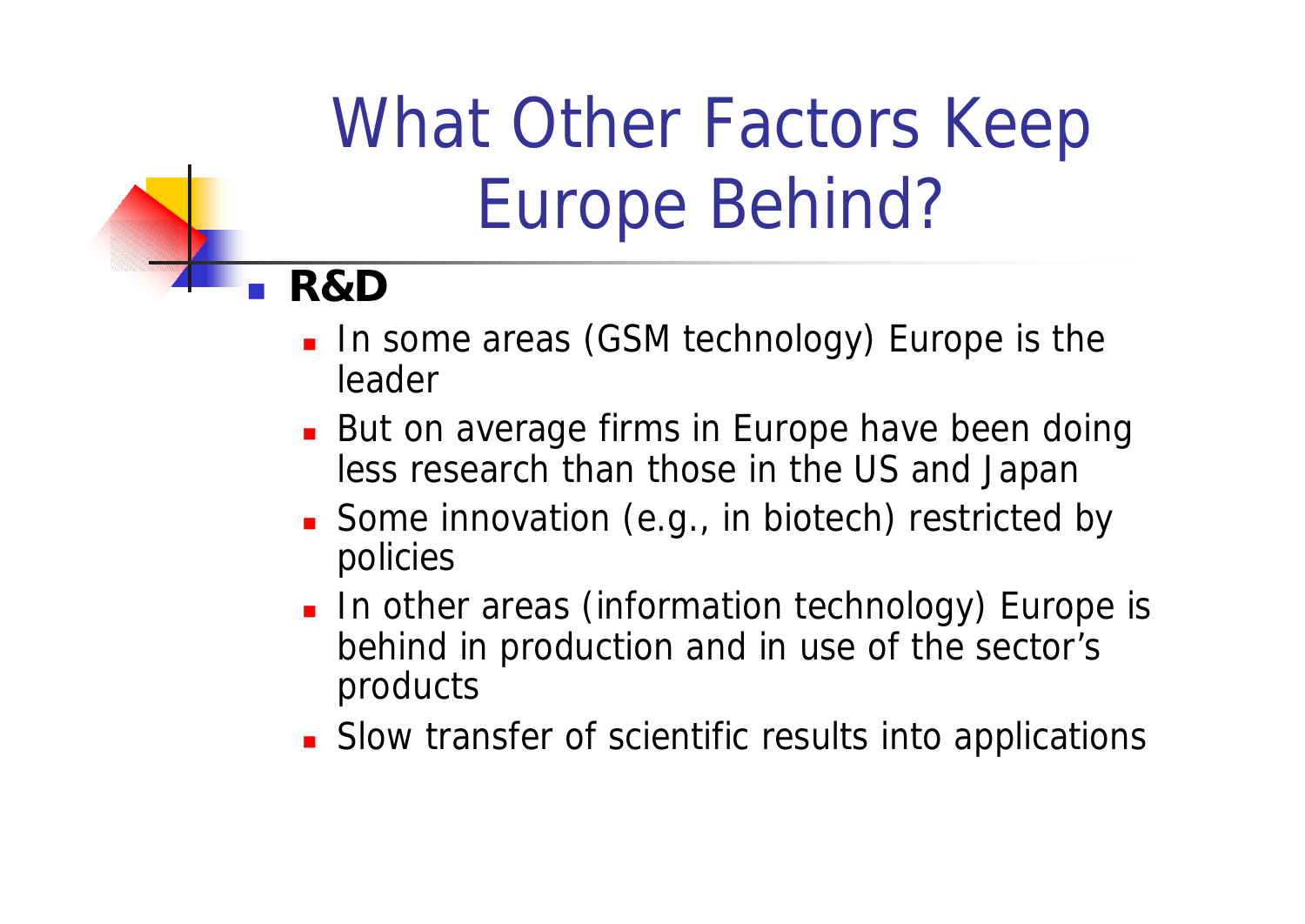#### **n** Human capital

- **Example 15 and Brain drain to the US**
- **Best minds prefer to be bankers rather** than scientists"
- **Aging of Europe's population**
- **n** Importance of human capital externalities (spillovers)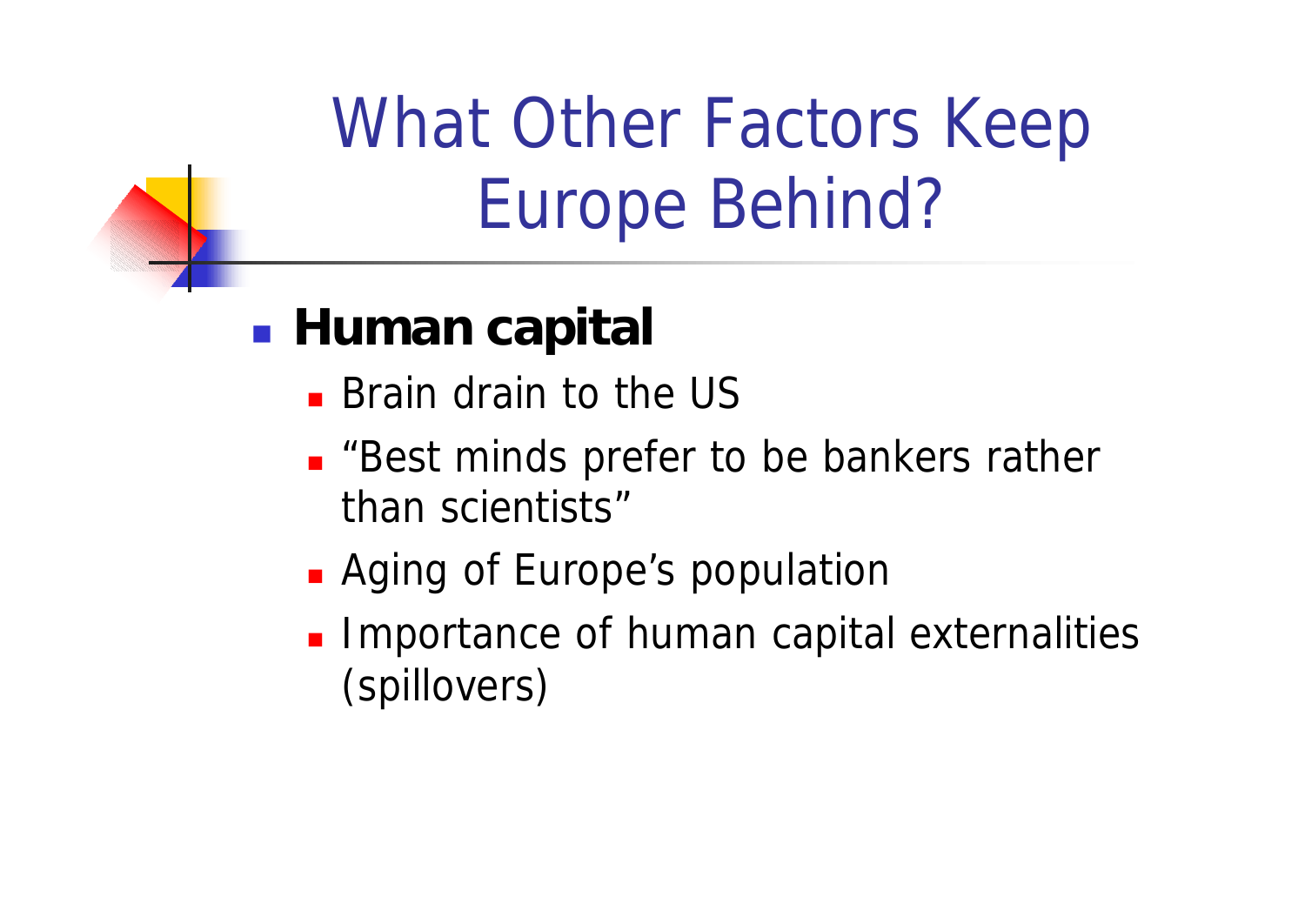#### **Leadership and perception of leadership**

- **US** economic activities lead the rest of the world
	- **Long-term economic growth**
	- **Business cycles**
	- **n** Stock markets
- **Notal EU** is a similar size economy?
	- **Some is real leadership (concentration and diffusion of** major innovations; single voice; greater homogeneity)
	- Some is perception/expectations